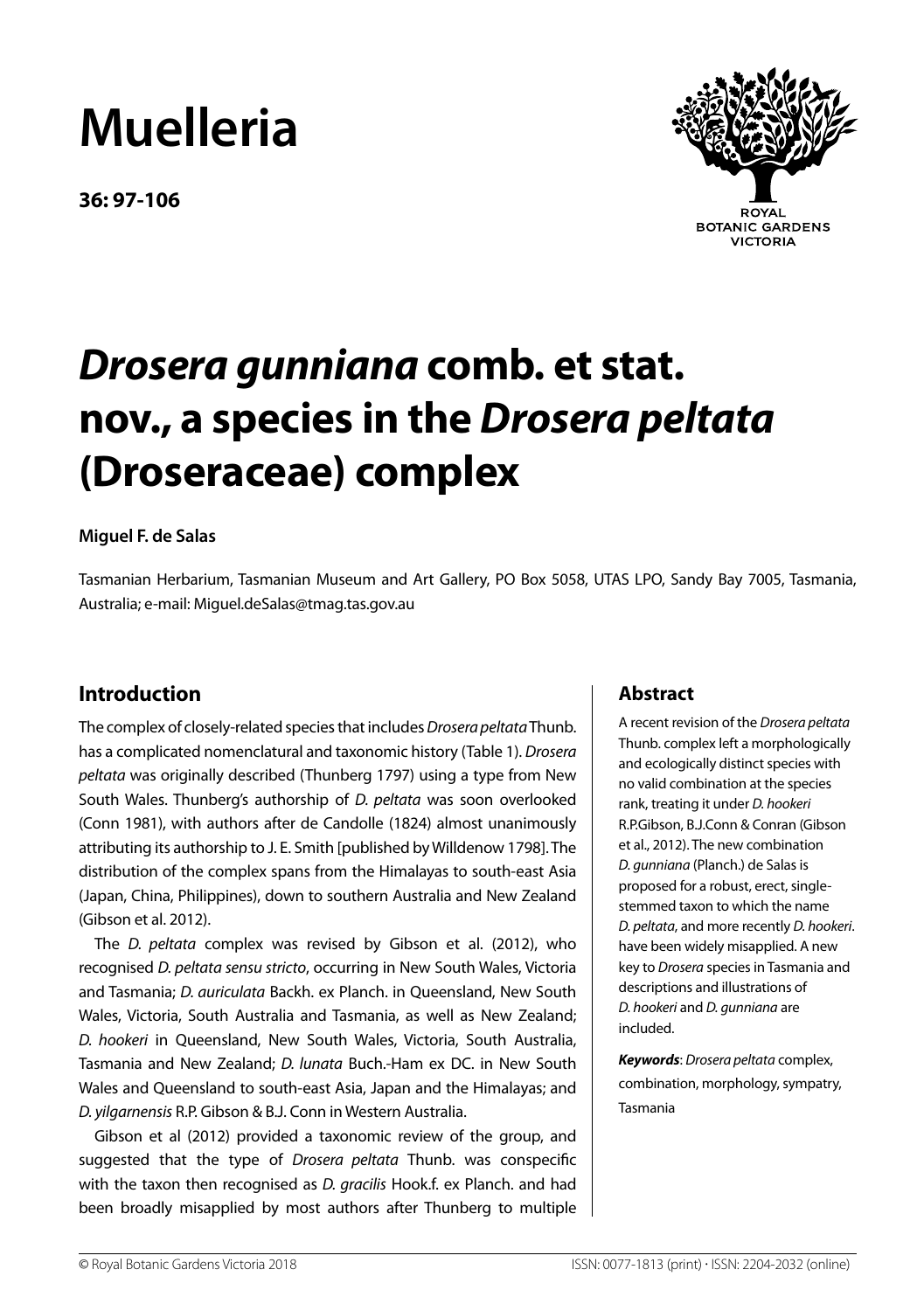| Author / Current treatment | Drosera auriculata              | Drosera peltata              | Drosera hookeri              | Drosera gunniana          |
|----------------------------|---------------------------------|------------------------------|------------------------------|---------------------------|
| Thunberg (1797)            |                                 | D. peltata                   |                              |                           |
| Labillardière (1805)       |                                 | ?D. peltata                  |                              |                           |
| de Candolle (1824)         |                                 | ?D. peltata                  |                              |                           |
| Planchon (1848)            | D. auriculata                   | D. gracilis                  | D. foliosa                   | D. peltata var. gunniana  |
| Hooker (1860)              | D. auriculata                   | D. gracilis                  | D. foliosa                   | D. peltata var. gunniana  |
| Bentham (1864)             | D. auriculata                   | D. peltata var. gracilis     | D. peltata var. foliosa      | D. peltata var. peltata   |
| Rodway (1903)              | D. auriculata                   | D. peltata var. gracilis     | D. peltata var. foliosa      | D. peltata var. peltata   |
| Curtis & Morris (1975)     | D. auriculata                   | D. gracilis                  | D. peltata                   | D. peltata                |
| Conn (1981)                | D. peltata subsp.<br>auriculata | D. peltata subsp.<br>peltata | D. peltata subsp.<br>peltata | D. peltata subsp. peltata |
| Marchant (1982)            | D. auriculata                   | D. peltata                   | D. peltata                   | D. peltata                |
| Morris (2009)              | D. auriculata                   | D. gracilis                  | D. foliosa                   | D. peltata                |
| Gibson et al. (2010)       | D. auriculata                   | D. gracilis                  | D. hookeri                   | D. peltata                |
| Baker & de Salas (2012)    | D. auriculata                   | D. gracilis                  | D. hookeri                   | D. peltata                |
| Gibson et al. (2012)       | D. auriculata                   | D. peltata                   | D. hookeri                   | D. hookeri                |

**Table 1**. Names used for taxa in the *Drosera peltata* complex by various authors in a Tasmanian context.

morphotypes that Gibson et al. treated within their broadened circumscription of *D. hookeri*.

Four species within this complex occur in Tasmania, and extend to south-eastern mainland Australia. *D. auriculata* is common throughout the island at all but the highest elevation habitats, it has pink flowers and is the only Tasmanian species in this group with glabrous sepals. *Drosera peltata* Thunb. (= *D. gracilis*) is common in swampy, peaty ground and permanently wet habitats such as seeps and riparian corridors, from sea level to montane elevations. It grows later in the season, when the other species are dormant, and is generally slender, single-stemmed, with basal leaves and stems stained red, and with hirsute calyces and a white corolla. The flower and fruit size is smaller than the other members of the complex in south-eastern Australia. Both species are morphologically distinct and easily distinguished, and detailed descriptions and a key are provided in Gibson et al. (2012). A third taxon, *Drosera foliosa* Hook.f. ex Planch. (1848) was described from Tasmanian material collected by R.C. Gunn. and has been recognised as distinct by most authors since. As originally described, it is a grassland and grassy woodland species, which in Tasmania is found mostly in the north and northeast. A complete description and discussion of its distinctive features are given below. However, Hooker's name was illegitimate, being predated by *Drosera foliosa* Elliott 1821 (see Gibson et al. 2010). Gibson et al.

(2010) provided the replacement name *Drosera hookeri*  R.P.Gibson, B.J.Conn & Conran, and chose as a lectotype one of Gunn's collections from the 'Formosa' property, near Cressy, Tasmania.

The fourth taxon is one to which the name *Drosera peltata* has most often been incorrectly applied in Tasmania and south-eastern mainland Australia (Table 1). It is common through the south-east, primarily in dry woodland habitats, extending into grassland. It has a distinctive morphology, and has been recognised by various authors (Planchon 1848, Bentham 1864, Rodway 1903, Morris 2009). A complete description and discussion of its distinctive features are given below. Tasmanian specimens of this taxon were used by Planchon as the basis for *Drosera peltata* var. *gunniana* Planch., a name that has been largely ignored. Although Gibson et al. (2012) recognised that *D. hookeri* is comprised of various morphotypes, and that occasionally these grow sympatrically while remaining distinct, they nevertheless chose to include both *Drosera peltata* var. *genuina* Planch. (presumably what Planchon considered the typical form from Port Jackson, the type locality of *D. peltata*) and *Drosera peltata* var. *gunniana* within their broader concept of *D. hookeri*.

Examination of material from south-east Australian herbaria (AD, HO, MEL, NSW), and in the field at their Tasmanian type localities, makes it clear that the types of *D. hookeri* (as *D. foliosa*) and *D. peltata* var. *gunniana*,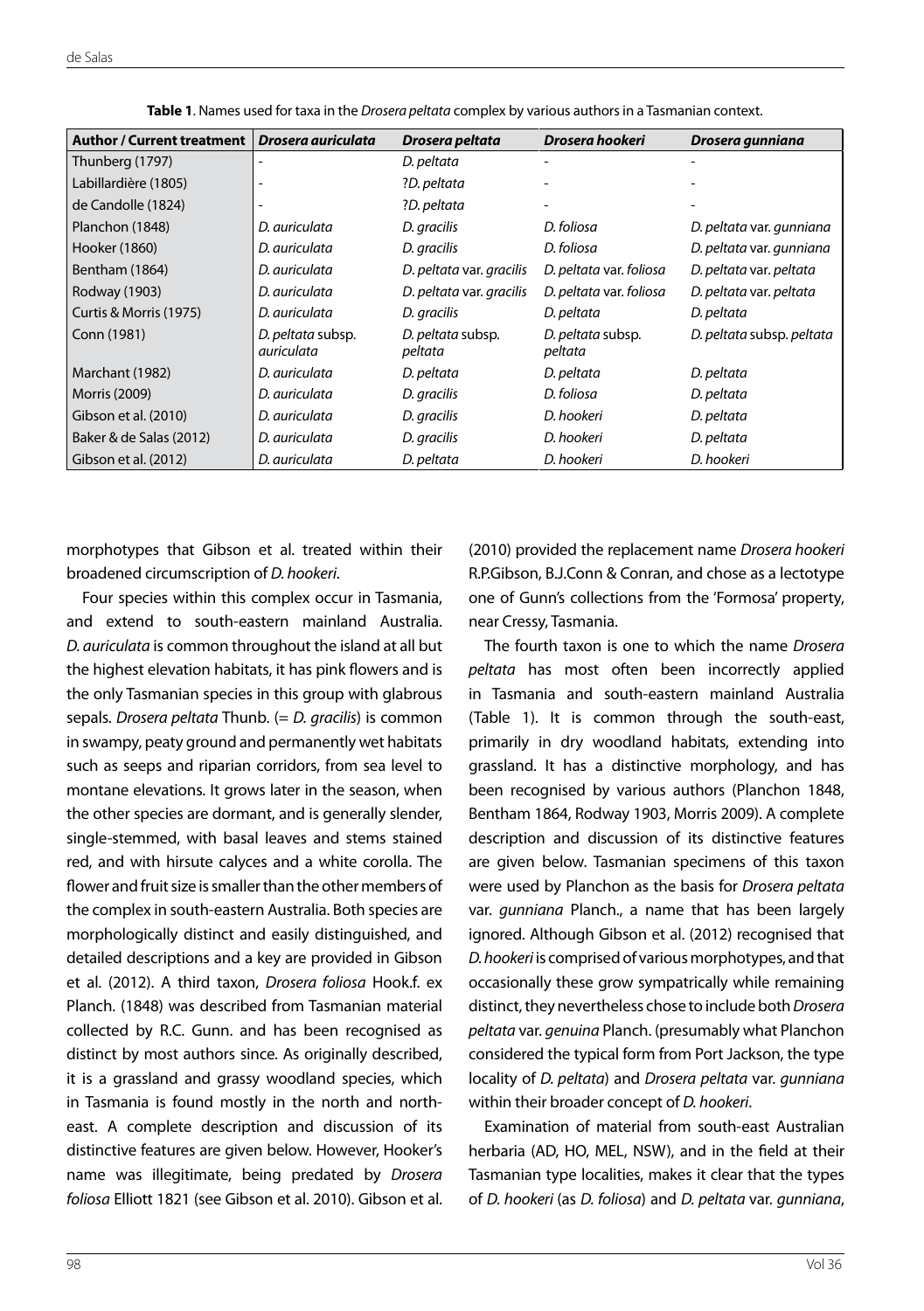are not conspecific and can be distinguished reliably. The new combination *Drosera gunniana* (Planch.) de Salas is proposed for Planchon's *D. peltata* var. *gunniana* and a lectotype is designated.

# **Materials and Methods**

Work carried out for this study consisted of field excursions to various localities where taxa in the *D. peltata* complex are known to co-occur. Herbarium material from the Tasmanian Herbarium (HO), the State Herbarium of South Australia (AD), the National Herbarium of Victoria (MEL) and the National Herbarium of NSW (NSW) was examined with a Wild Heerbrugg stereomicroscope. Seed were observed and drawn using the same microscope, with the aid of a Wild TYP 25675 drawing mirror, the originals digitised and converted to vector drawings using Inkscape v0.92. Live plant photographs were obtained with a Pentax K5 digital camera and a Pentax D-FA 100 mm F2.8 Macro WR lens, with post-processing in Adobe Lightroom 5.3.

# **Results and Discussion**

Many authors, including Hooker (1860), Bentham (1864), Rodway (1903) and Morris (2009), had recognised *D. hookeri* (as *D. foliosa* or *D. peltata* var. *foliosa*) as distinct from what they considered to be the standard form (in Tasmania) of *D. peltata*, while Curtis and Morris (1975), Conn (1981), and Marchant et al. (1982) used a broader circumscription and treated *D. hookeri* in synonymy under *Drosera peltata* Thunb. The revision of the *Drosera peltata* group by Gibson et al. (2012) clarified that the name *D. peltata* Thunb. had been broadly misapplied in Australia, and chose to treat the main taxon to which the name had been misapplied in the south-east under a broadened circumscription of *D. hookeri*, a small and distinctive species with a Tasmanian type. The name *Drosera peltata* var. *gunniana* Planch., based on collections by R.C. Gunn from three Tasmanian localities (the 'Formosa' property near Cressy, the 'Penquite' property inside modern-day Launceston, and New Norfolk) is available, and a good match for the taxon to which the name *D. peltata* had been misapplied in SE Australia by most authors until Gibson et al. (2012). This name has been ignored by subsequent authors or treated in synonymy under a misapplied *D. peltata*. However, even in the protologue of *D. peltata* var. *gunniana*, Planchon (1848) speculated that this variety may be a different species from *D. peltata* altogether ("… *an spec. propria*?", p. 297).

In Tasmania, this taxon is abundant, particularly in the northern part of the State, and it can still be collected at two of the three localities mentioned by Planchon (Formosa and New Norfolk). The Penquite property no longer exists, having been absorbed by the suburbs of the City of Launceston, but this taxon is common in the surrounding area.

*Drosera peltata* var*. gunniana* is morphologically distinct from *D. hookeri*. It is a much taller plant with a single main axis that can reach 30 cm tall or more with a terminal inflorescence (Fig. 1A), compared to the short, multi-stemmed habit of *D. hookeri.* The latter often matures its earliest fruits within 1 or 2 cm of the basal rosette (Fig. 3B), whereas *D. peltata* var*. gunniana* flowers and ripens fruit well above the ground*.* The general plant colour is also different: *D. hookeri* is yellow-green to distinctly yellow, whereas *D. peltata* var*. gunniana* is pale olive green, often suffused with orange, and can range to almost entirely red. *Drosera peltata* var*. gunniana* has flower buds that range from dark olive green to dark maroon and are approximately spherical. Its calyx lobes are somewhat spreading after anthesis, and are covered with a dense indumentum of long hairs best described as hirsute (Fig. 3C). The flower buds of *D. hookeri* are yellowish-green and longer than broad. Its calyx lobes clasp the capsule after anthesis and are covered in a short indumentum which in dried specimens is often paler than the sepal lamina (Fig. 3D). The seed of *D. hookeri* (Fig. 2A), although described by Gibson et al. (2012) as being 0.3–0.4 mm long, were found to be considerably longer than this (0.6–0.7 mm long) in both Tasmanian specimens from the type locality and mainland Australian specimens, and longer than those of *D. peltata* var*. gunniana* (Fig. 4B). They are cylindrical in *D. hookeri*, and ellipsoidal to ampulliform in *D. peltata*  var*. gunniana* (Fig. 4). As well as being morphologically distinct, the two taxa occupy somewhat separate environmental niches: *Drosera hookeri* is normally found in damp, open grassland habitats, whereas *D. peltata*  var*. gunniana* prefers heathy and grassy woodland. In northern Tasmania, populations of both taxa are commonly found adjacent to each other or overlapping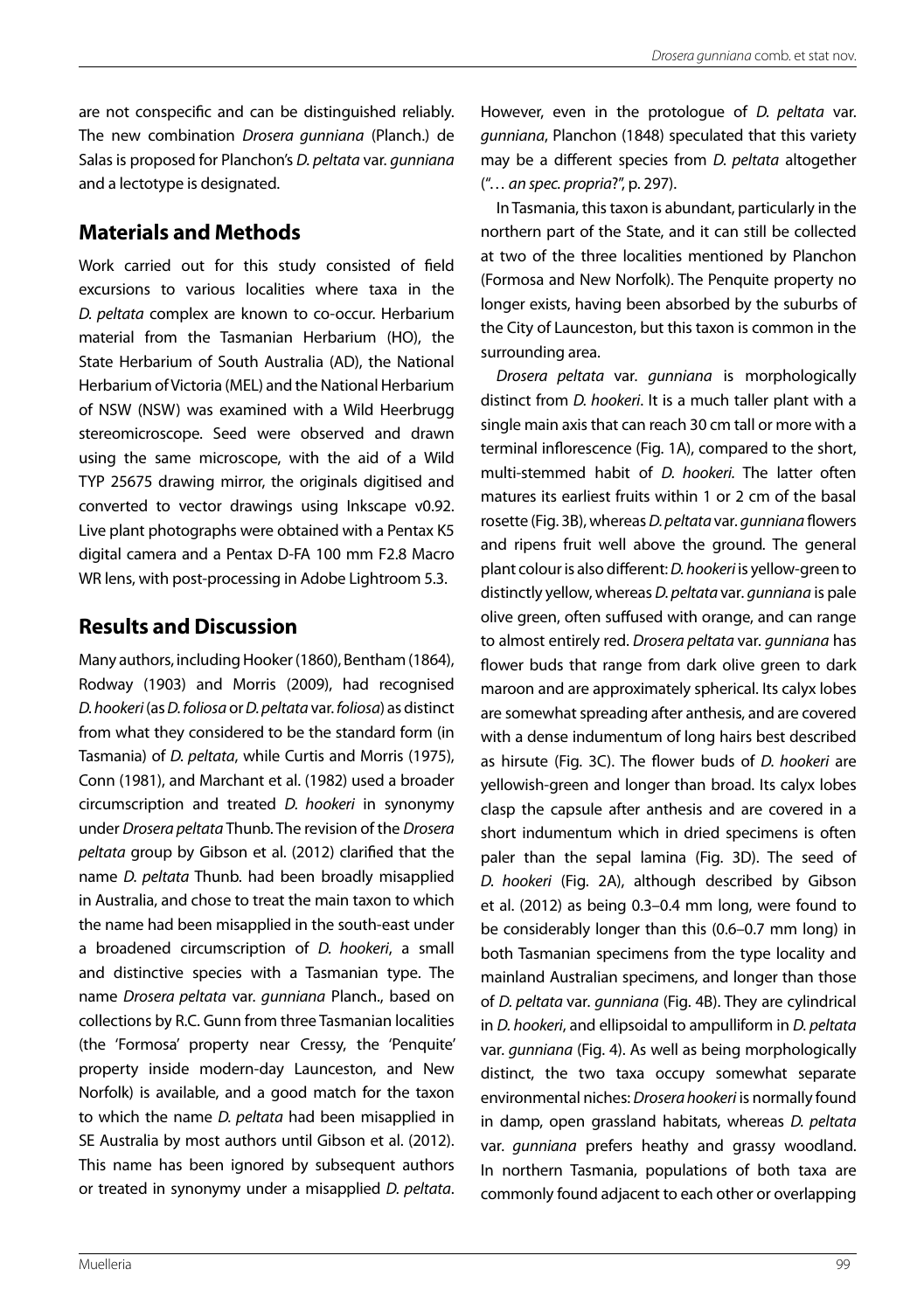

**Figure 1.** Habit and inflorescence detail of *Drosera hookeri* and *D. gunniana*. **A**. Simple-stemmed, erect habit of *D. gunniana*. Note multiple vegetative nodes below the inflorescence. **B**. Short, multi-stemmed habit of *D*. *hookeri*. Note inflorescence arising from first vegetative node. **C**. Inflorescence detail of *D. gunniana*. Note the long indumentum and almost spherical buds. **D**. Inflorescence detail of *D. hookeri*. Note the short indumentum and elongated buds.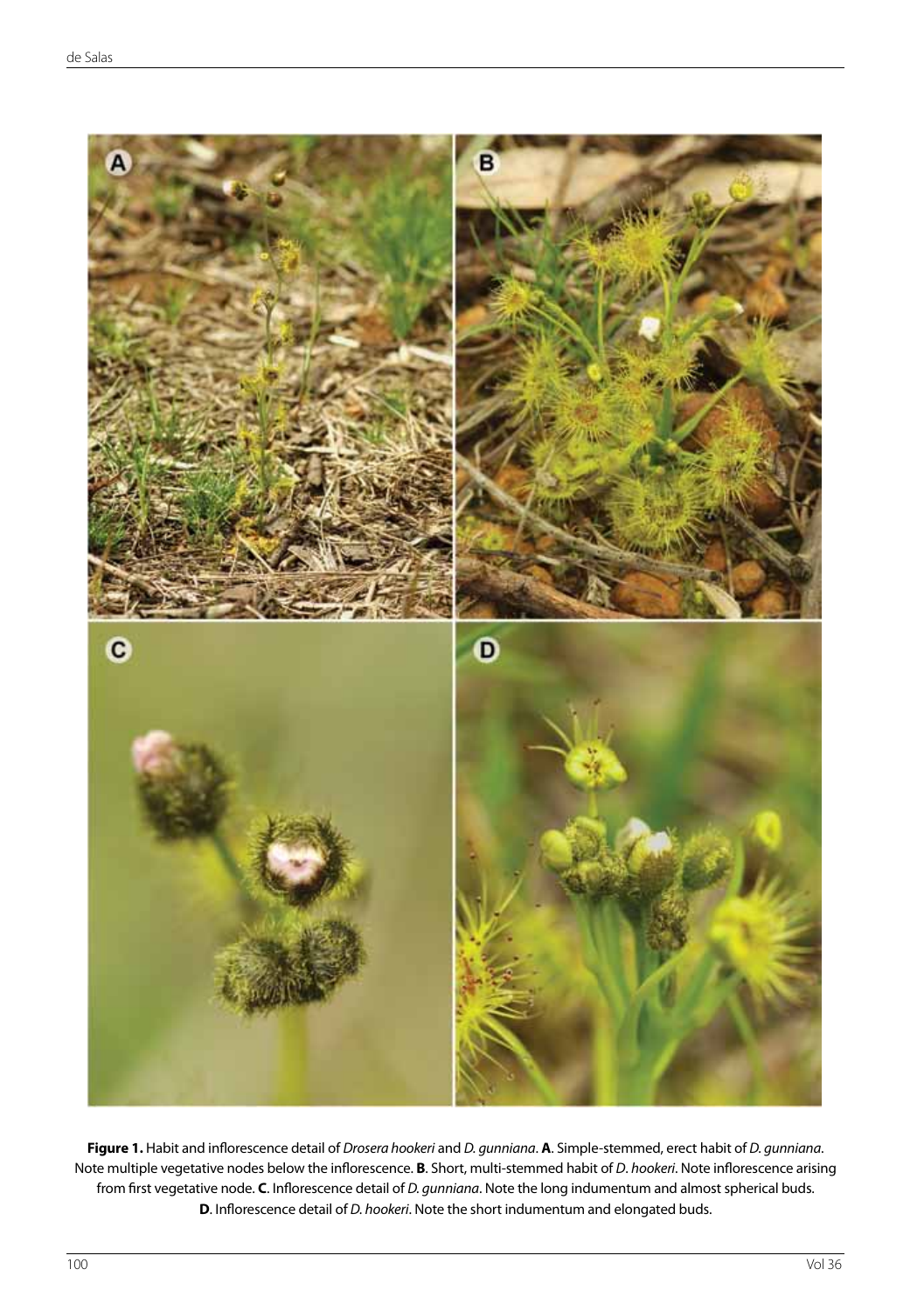

**Figure 2.** Seed morphology of *Drosera hookeri* and *D. gunniana*. Scale bar = 1 mm. **A.** Seed of *D. hookeri*. Note cylindrical shape, almost like a bottle. **B.** Seed of *D. gunniana*. Note ellipsoidal, almost ampulliform shape.

(for example *de Salas 270, 271*; *de Salas 275, 276*; *de Salas 314, 315*; *de Salas 394, 395*, *de Salas 1043, 1045*). Wherever this happens, individuals in a population can be easily assigned to one taxon or the other, and intermediate forms are extremely rare. Despite this, mixed herbarium sheets containing both *D. peltata* var*. gunniana* and *D. hookeri* are not rare. In addition to mixed sheets, Gunn used taxon numbers rather than collection numbers, and many of Gunn's collections have more than one gathering of the same taxon number mounted on the same sheet, making it impossible to determine which gathering a specimen belongs to. This has necessitated the designation of a lectotype for *D. peltata* var*. gunniana* (see below). A lectotype for *D. hookeri* was already designated by Gibson et al. (2012).

In conclusion, the concept of *D. hookeri* as treated by Gibson et al (2012) contains in synonymy an additional species that can be reliably distinguished morphologically in the field and from herbarium specimens, for which the new combination *Drosera gunniana* is created in this study.

# **Taxonomy**

The following descriptions and key serve to differentiate *D. hookeri* and *D. gunniana*. Intermediate forms are rare in Tasmania, although very robust specimens of *D. hookeri* growing in sheltered sites can begin to branch higher up the main stem and resemble *D. gunniana*. Conversely, specimens of *D. gunniana* that are damaged by grazing animals early in the season can develop multiple stems. The most reliable characters to separate the two taxa are shape and indumentum of the flower buds and fruits, tuber colour, branching pattern and petal colour. A key to all Tasmanian *Drosera* is included, and supersedes the one in Morris (2009).

#### *Drosera hookeri* **R.P.Gibson, B.J.Conn & Conran,** *J. Adelaide Bot. Gard***. 24: 41 (2010)**

*Drosera foliosa* Hook.f. ex Planch., *Ann. Sci. Nat*., sér 3, 9: 298 (1848), *nom. illeg.* non *Drosera foliosa* Elliott, *Sketch Bot. S. Carolina* 1: 376 (1817). *Drosera peltata* var. *foliosa* (Hook.f. ex Planch.) Benth., *Fl. Austral*. 2: 465 (1864).

*Type*: **TASMANIA**. Formosa [near Cressy], 7 Dec. 1842, R.C.Gunn 1027 (lectotype: K215054 K215054 *fide* Gibson, Conn & Conran (2010), top row, middle specimen, photo!, Fig. 3; residual syntype: HO3402!).

Small, tuberous perennial *herb* to 10 cm tall, often forming closely-packed colonies. *Tubers* externally white. *Stems* often repeatedly branching from near the base, yellowish green to distinctly yellow, with no red staining. *Basal rosette leaves* well-developed, always present at flowering; petiole flattened, 5–14 mm long, lamina 7–11 mm in diameter, semi-orbicular,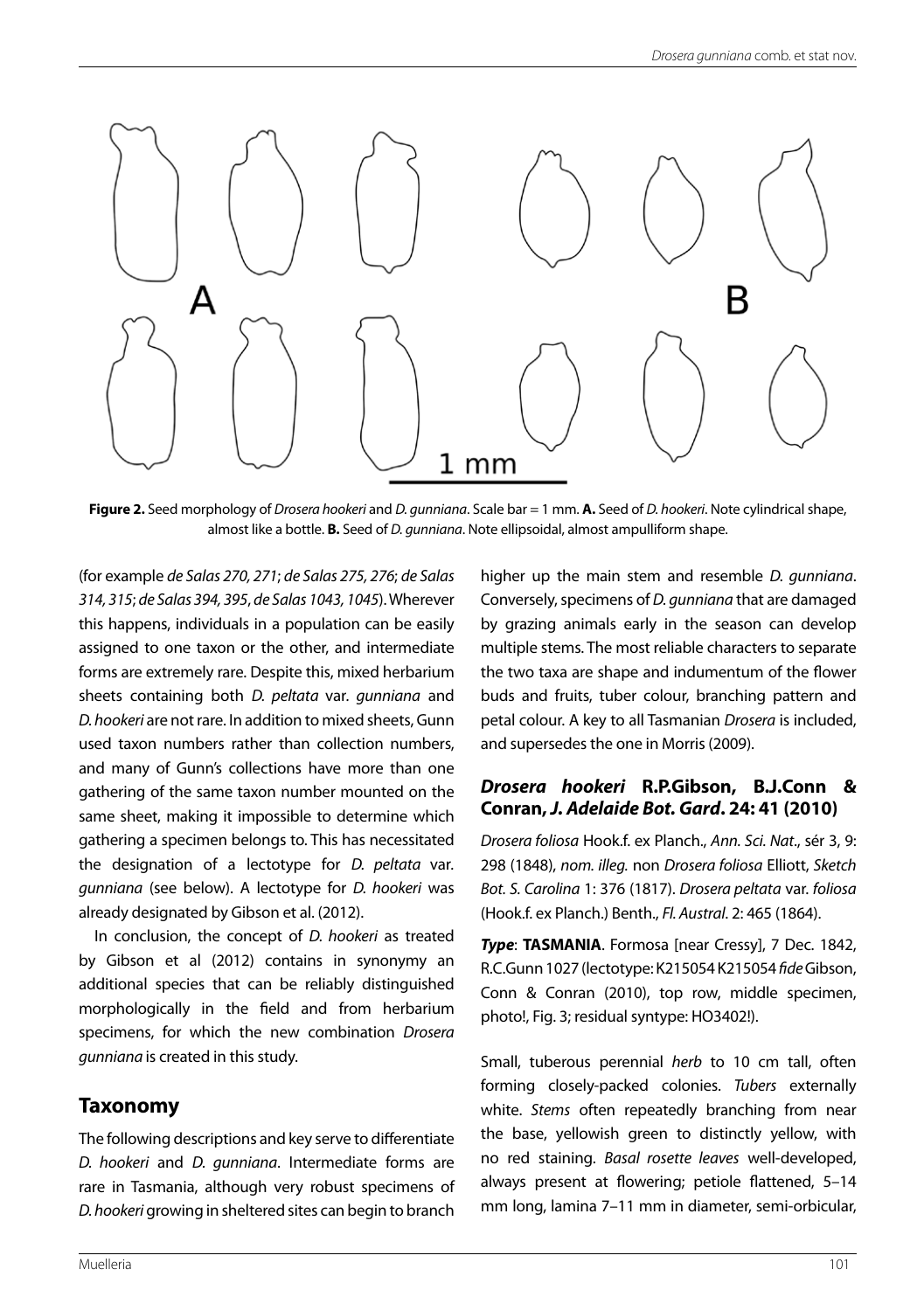lunate, not peltate. *All cauline leaves* yellow-green; petiole 5–11 mm long; lamina 3–6 mm in diameter, crescentic, auriculate or occasionally the auriculate lobes absent. *Inflorescence* often subtended by only one or two vegetative internodes, 1–several branched, branching from the base, each branch terminating in a short raceme, resulting in a growth habit with flowers and leaves mixed along much of the plant's height; *bracts* linear-lanceolate, fimbriate, c. 2.5 mm long. *Flower buds* longer than wide. *Sepals* green, 2.5–3 mm long, 1.5–2.5 mm wide, appressed to the capsule after anthesis, margin ciliate, apex obtuse, often fimbriate; indumentum sparse, hairs 0.3–0.6 mm long, semiappressed to appressed, longer on the margins and paler than sepal lamina. *Petals* white, 4–5 mm long, obovate, drying cream or white. *Seeds* black, cylindrical with a short neck, 0.6–0.7 mm long and c. 0.25 mm in diameter, surface reticulated.

*Selected specimens examined*: **SOUTH AUSTRALIA**. Glen Shera Swamp by top pump shed, *R.J. Bates 60238* (MEL2375311); 11.4 km direct NNE of Warrow, *P.J. Lang BS128-3096* (AD175805); Mt. Lofty, ca. 15 km south-east of Adelaide, *s.c., s.n.* (AD97618569); Kangaroo Island, 5 km NE of Cape Younghusband, *P. Copley NPKI 20270* (AD99026185); Bordertown edge of recreation lake reserve, *D.E. Murfet 7517* (AD259213); Berkins Scrub Native Forest Reserve*, D.E. Murfet 4581* (AD156394). **TASMANIA.** Kelso & George Town, N. Tas., 23.x.1844, *R.C. Gunn 1027* (HO3412); 'Formosa', Cressy, 4.xi.1844*, R.C. Gunn s.n*. (HO3407); Little Musselroe Bay, *A. Moscal 2971* (HO70161); Fingal Valley Road, *F. Duncan s.n.* (HO326475); Campbell Town Golf Course, *H.&A. Wapstra s.n.* (HO515933); Conara Park ('paddock'), *H.&A. Wapstra s.n.* (HO528561); 'Forest Hall', Cleveland, *H.&A. Wapstra s.n.* (HO528559); Valleyfield Road just W of Macquarie Road intersection, N side of road, *M.F. de Salas 276* (HO568007); Exeter, junction of West Tamar Highway and Beaton Street, north Side of Beaton Street, west side of highway, in mowed area in front of houses, *M.F. de Salas 394* (HO571066); Fingal. Mangana Road, approximately 500 m SW of Mathinna Road and Bridge over South Esk River, *M.F. de Salas 1043* (HO575876). **VICTORIA**. Volcanic Plain. E side of Forest Lane, 10.1 km SW of Dunkeld, *P.C. Jobson 3954* (MEL2028326); Dookie Agricultural College Reserve (hill 4 km S of Mt Major), *I. Crawford 1928* (MEL274583); Western Port, French Island, Albions Point, *C. Gordes 103A* (MEL2011809, specimens marked 'A' only).

*Distribution and ecology*: Grassland, grassy woodland and open, grassy habitats such as mowed lawns, in Victoria, South Australia and Tasmania, at low

to mid elevations. Flowering Sep.–Nov. and dormant during the summer months.

#### *Drosera gunniana* **(Planch.) de Salas, comb. et stat. nov.**

**Basionym**: *Drosera peltata* var. *gunniana* Planch. *Ann. Sci. Nat.* sér 3, 9: 297 (1848).

*Drosera peltata* Thunb. *sensu* J.D. Hooker, *Bot. Antarct. Voy. III. (Fl. Tasman.).* 1(1): 30 (1855); W.M. Curtis & D.I. Morris, *The Student's Flora of Tasmania* ed. 2, 1: 188 (1975) *p.p*.; Marchant et al., *Fl. South Australia* Ed. 4, 1: 363 (1986) *p.p*.; N.G. Marchant*, Fl. Australia* 8: 22 (1982) *p.p*.; D.I. Morris, *Flora of Tasmania Online* (2009, accessed 12 Jan 2018); *Electronic Flora of South Australia* (accessed 12 Jan 2018) *p. p*. *Drosera peltata* subsp. *peltata sensu* B.J. Conn, *J. Adelaide Bot. Gard*. 3(1): 97 (1981) *p.p. D. peltata* var. *peltata sensu* G. Bentham, *Fl. Austral*. 2: 465 (1864) *p.p*.; L. Rodway, *Tasman. Fl*. 48 (1903) *p.p*.

*Type*: **TASMANIA**. "…in insula Van Diemen, locis dictis: Formosa, Penquite, New Norfolk; Gunn. nº 448 in herb. Hook." (lectotype here chosen: Formosa [Cressy], 4 Nov. 1843, R.C.Gunn 448 (K 215594, lower leftmost specimen on sheet as indicated in Fig. 4, photo!. Residual syntypes: Penquite, 9 Nov. 1843, *R.C. Gunn 448* (K000215595 photo!, HO3405!); New Norfolk, 2 Nov. 1839, R.C. Gunn 448 (K000215593 photo!)

*D. hookeri* R.P.Gibson, B.J.Conn & Conran *sensu* R.P. Gibson et al., *Austral. Syst. Bot*. 25: 66 (2012) *p.p.*; A. Messina, *Vicflora* (2015, accessed 12 Jan 2018) *p.p*.

Tuberous perennial *herb* to 30 cm tall, forming loose colonies. *Tubers* pink or red externally. *Stems* erect, simple or branched from the upper nodes, occasionally branched from the base but generally with one clearly dominant main stem, green to red, often suffused orange or red near the base. *Basal rosette leaves* moderately well-developed, usually present at flowering; petiole flattened, 3–14 mm long, lamina 5–10 mm in diameter, semi-orbicular-lunate, not peltate. *Lower cauline leaves* sometimes reduced to a petiole with a minute unexpanded lamina; *upper cauline leaves* yellow-green, sometimes reddish; petiole 7–10 mm long; lamina crescent-shaped, auriculate, peltate, 5–6 mm in diameter. *Inflorescence* subtended by several vegetative internodes, (5–)8–22(–30+) mm high, yellow-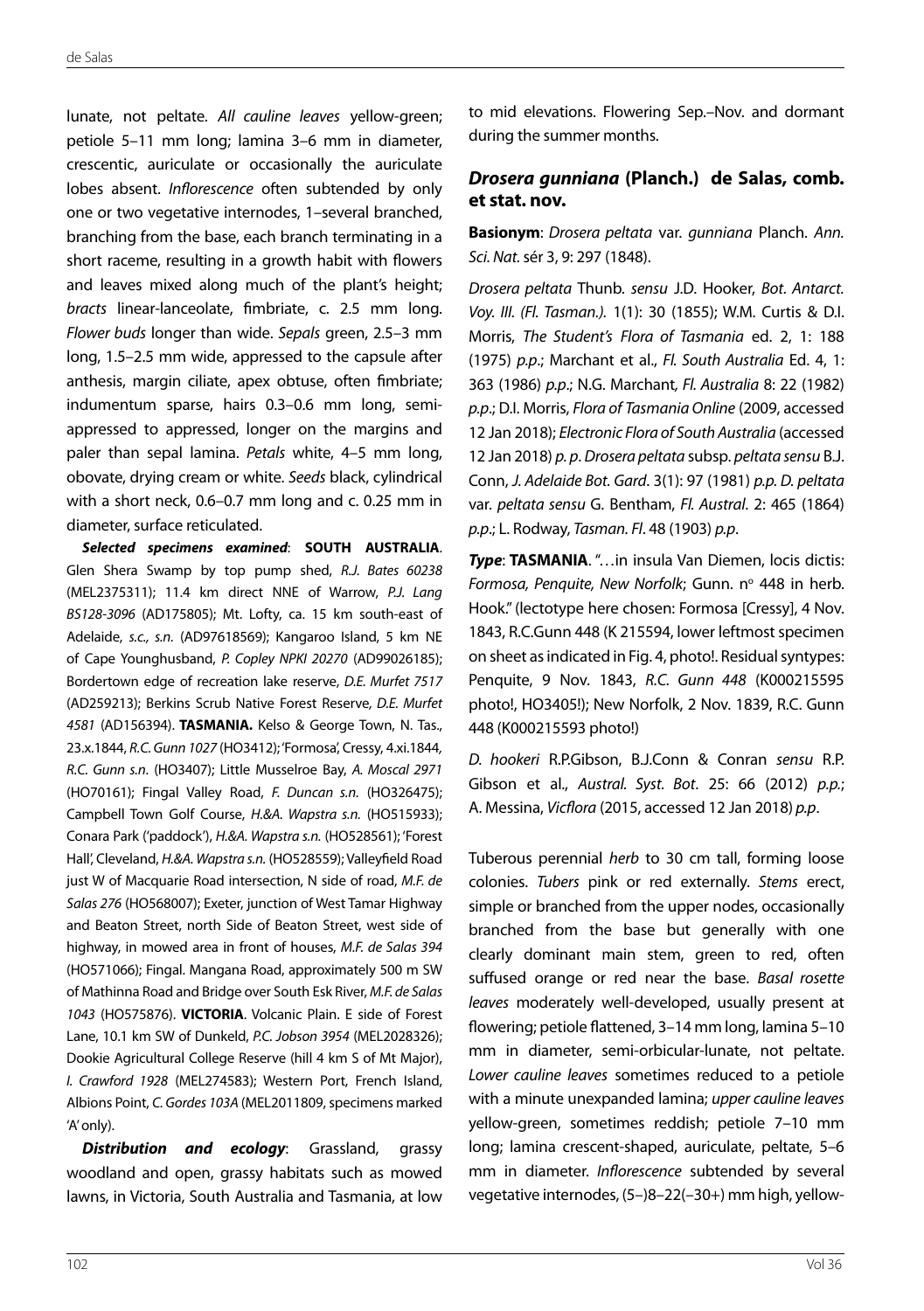

**Figure 3.** Lectotype of *Drosera hookeri* (highlighted). Note the multi-stemmed habit and fruit ripening near ground level. Reproduced with permission of Kew.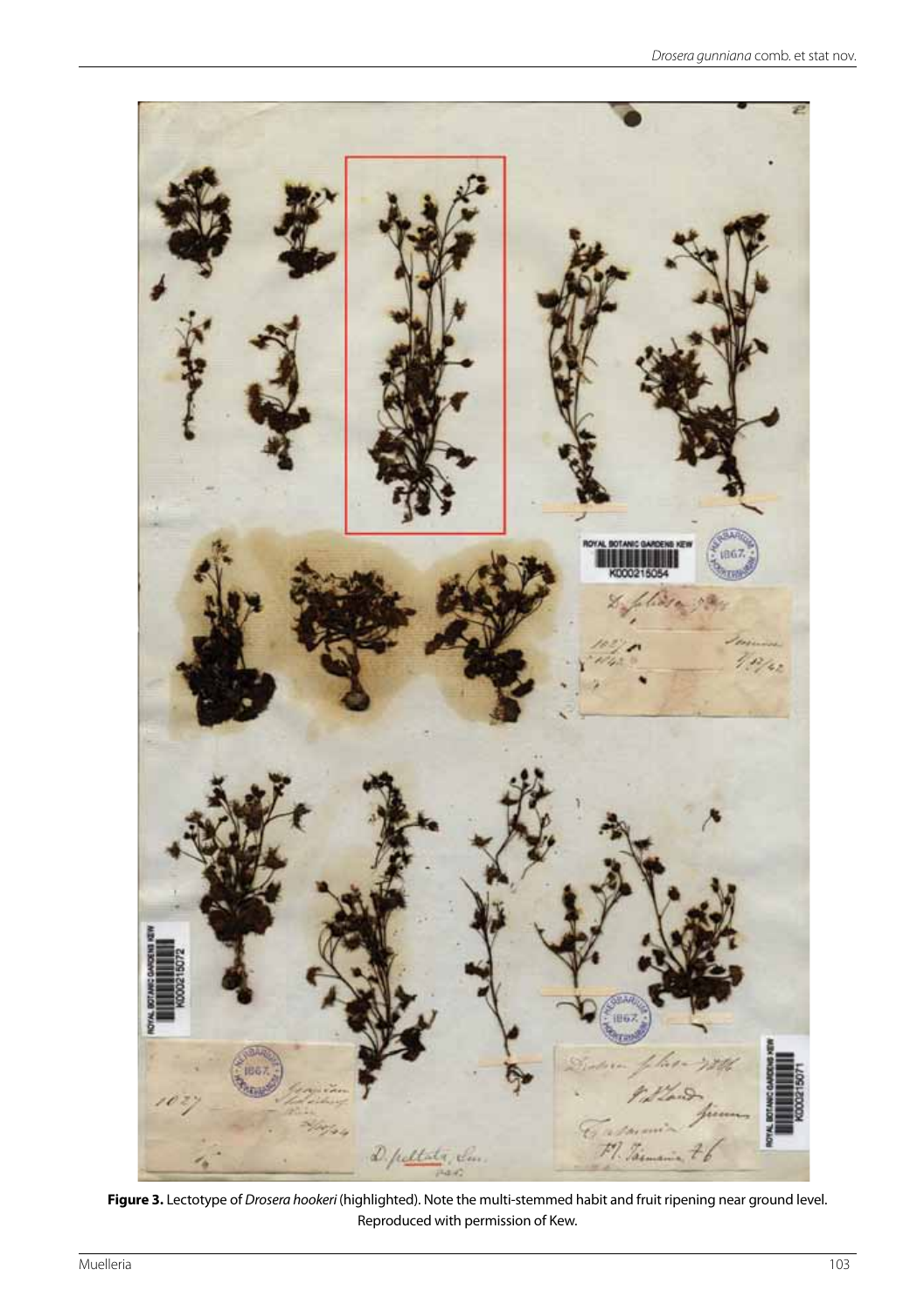

**Fig. 4.** Lectotype of *Drosera gunniana* (highlighted). Note erect, single-stemmed habit. Reproduced with permission of Kew.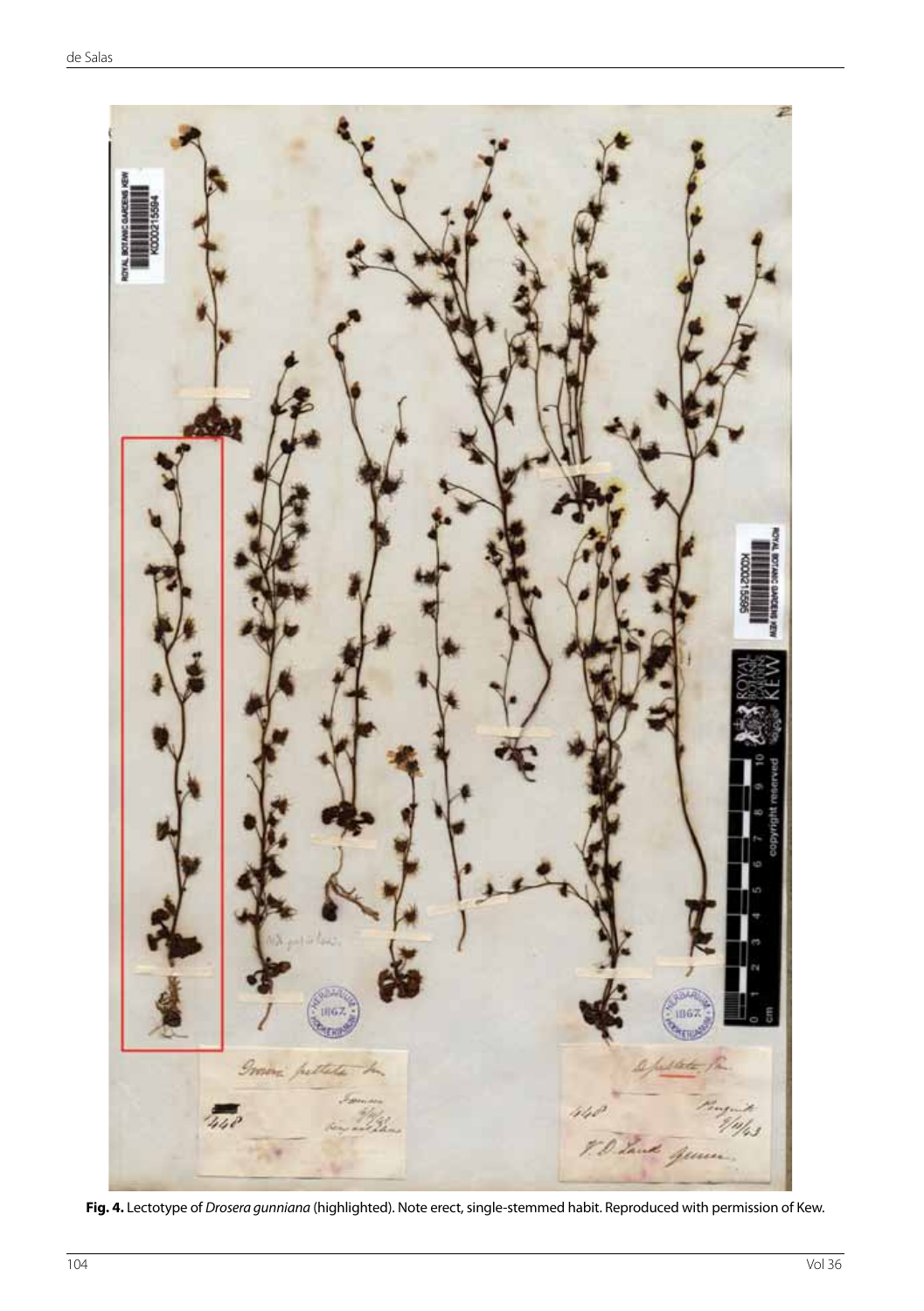green or reddish, branching from the top one or two vegetative nodes, or unbranched; *flowers* in axillary and terminal racemes; *bracts* lanceolate, fimbriate, hairy. *Flower buds* approximately spherical. *Sepals* green or blackish, 3–5 mm long and wide, only loosely clasping the capsule or spreading after anthesis, margins fimbriate, apex truncate; indumentum dense 0.8–1.2 mm long, scarcely longer on the margins, the same colour as the sepal lamina. *Petals* pink or white, 5–8 mm long, obovate, drying pink. *Seeds* black, ovoid to almost cylindrical with a short neck, 0.5 mm long, c. 0.25 mm wide, surface reticulated.

*Selected specimens examined:* **NEW SOUTH WALES**. Near Tucabia, *F.M. Isaac 1006* (MEL152927); Pound Creek Station, 0.6 km ESE of farmhouse, *P.H. Weston 2632* (NSW610367); 59 Park River Close, Mulgoa, *R. Gibson 1* (NSW413172). **SOUTH AUSTRALIA**. Newland Head Conservation Park, Parsons Beach Area, *D.E. Murfet 7617* (AD265691); Berkins Scrub Native Forest Reserve, *D.E. Murfet 4573* (AD156383); Nuriootpa, *D.J.E. Whibley 1432* (AD96816115); Sandy Creek (ca. 45 Km north-east of *Gunn 448* (HO38070); 'Formosa', Cressy, 7.x.1842, *R.C. Gunn s.n.* (HO3409); Proctors Road, Hobart, *A.M. Olsen s.n.* (HO411564); Deep Bay, Cape Barren Island, *P. Collier 3515* (HO118339); Valley Rivulet, north of Broadmarsh, *P.Collier 3468* (HO118492); 'Forest Hall', Cleveland, *H.&A. Wapstra s.n.* (HO528564); Pontville. Ford Road. Informal crown reserve on the SE side of the Jordan River ford, *M.F. de Salas 49* (HO564701); Fingal-Avoca Road, 100m past picnic area, *M.F. de Salas 67* (HO563478); Valleyfield Road just W of Macquarie Road intersection, N side of road, *M.F. de Salas 275* (HO568008); Exeter, junction of West Tamar Highway and Beaton Street, north Side of Beaton Street, west side of highway, in mowed area in front of houses, *M.F. de Salas 395* (HO571067); Hobart Airport. Approximately 250 m southwest of airport roundabout, off Cranston Parade, *M.F. de Salas 421* (HO572652); Fingal, Mangana Road, approximately 500 m SW of Mathinna Road and bridge over South Esk River, *M.F. de Salas 1045* (HO575874). **VICTORIA.** Rushworth Forest; c. 4 km due west of Bailieston, *M.G. Corrick 7893* (HO52025); Golton Track about 10 km W of Dadswell Bridge, *D.E. Murfet 4535* Adelaide), *M. Fagg 224* (AD96719018). **TASMANIA.** New Norfolk, 1834, *R.C. Gunn s.n.* (HO3413); 'Glen Leith' [Plenty], 9.x.1839*, R.C.* 

#### **Key to Tasmanian** *Drosera*

| <u>ney to Tashianian <i>Dr</i>oser</u> a                                                                                                                                                                                    |  |
|-----------------------------------------------------------------------------------------------------------------------------------------------------------------------------------------------------------------------------|--|
|                                                                                                                                                                                                                             |  |
| 1: Leaves cauline, basal rosette present or absent at flowering time; plant with a vertical rhizome                                                                                                                         |  |
|                                                                                                                                                                                                                             |  |
|                                                                                                                                                                                                                             |  |
|                                                                                                                                                                                                                             |  |
|                                                                                                                                                                                                                             |  |
|                                                                                                                                                                                                                             |  |
|                                                                                                                                                                                                                             |  |
|                                                                                                                                                                                                                             |  |
|                                                                                                                                                                                                                             |  |
|                                                                                                                                                                                                                             |  |
| 6: Number of glandular leaves 1-2, 60-100(-200) mm long; outer, non-glandular leaves present, spreading D. murfetii                                                                                                         |  |
|                                                                                                                                                                                                                             |  |
|                                                                                                                                                                                                                             |  |
|                                                                                                                                                                                                                             |  |
|                                                                                                                                                                                                                             |  |
| 9 Stems very slender, unbranched, frequently leafless in the upper half; basal rosette leaves red;                                                                                                                          |  |
| 9: Stems branched or unbranched, leafy to the inflorescences; basal rosette leaves yellow to green;                                                                                                                         |  |
| 10 Plant up to 10 cm high with a distinctly yellow-green colour; tubers white; stems often several or if solitary<br>then branched from near the base; inflorescences from lower and upper nodes; sepal indumentum sparse,  |  |
| 10: Plant (5-)8-22(-30+) cm high with a pale olive-green to dark red colour; tubers pink or red; stems usually<br>solitary, or branched in the upper half; inflorescence from the upper nodes only; sepal indumentum dense, |  |